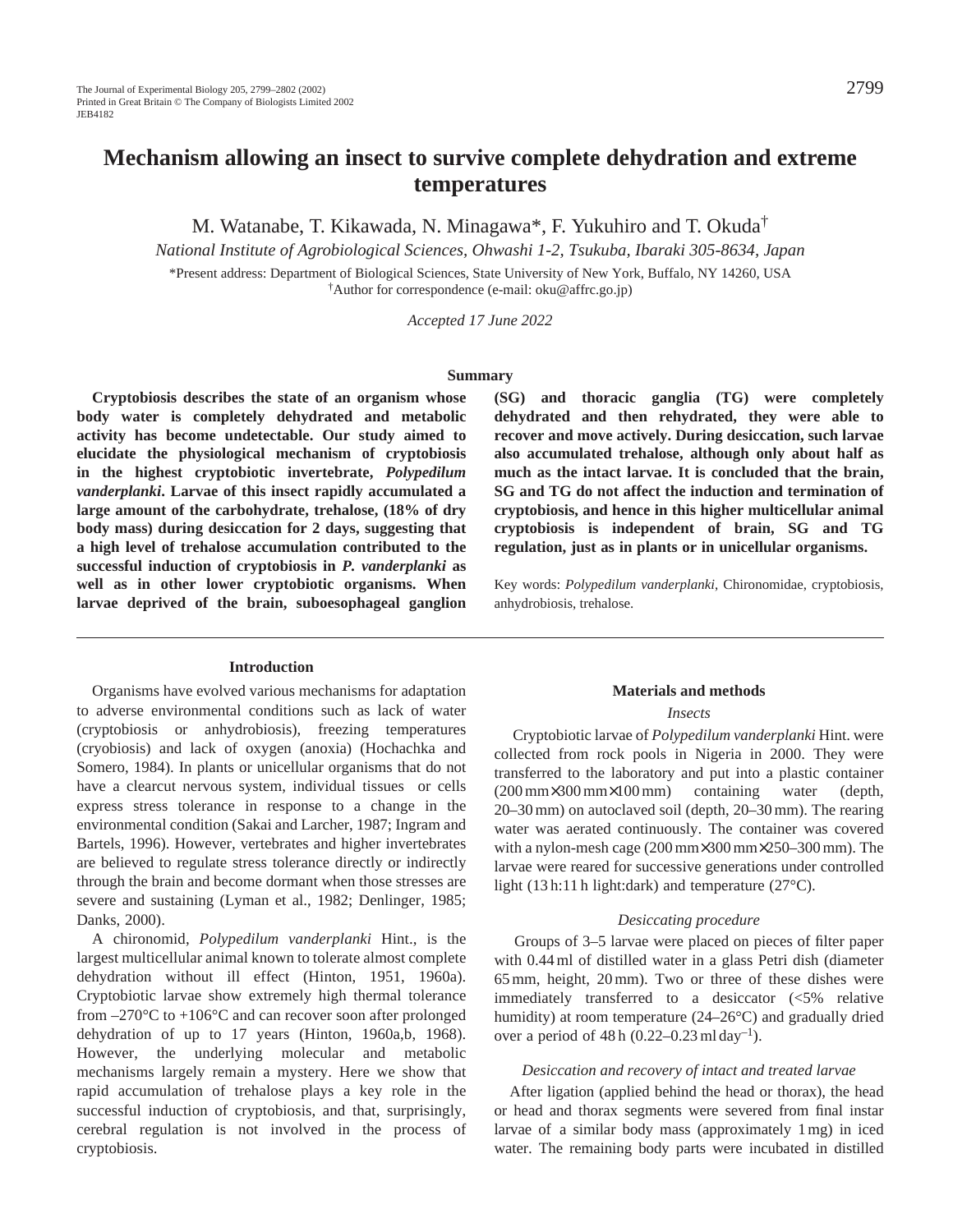# 2800 M. Watanabe and others



Fig. 1. *P. vanderplanki* during recovery from cryptobiosis. (A) Larva recovering from cryptobiosis at 0, 8, 16, 32 and 44 min after rehydration. (B) Decapitated cryptobiotic larva. (C) Decapitated larva on the second day after rehydration.

water for one day, and then completely dried over 3 days in the desiccator. Intact larvae were transferred directly to the desiccator. Subsequently, after being rehydrated by immersion in distilled water, the larvae were observed closely every 0.5–1 h to check their recovery. Larvae were judged to survive if they could repeatedly contract their abdomen. Because insects have an open circulatory system, radical treatments such as ligation and decapitation are routinely used, particularly in the field of insect endocrinology (Wigglesworth, 1972).

### *Sugar and polyol measurements*

Each group of 3–5 intact or operated larvae was placed in a desiccating Petri dish or in distilled water for 12, 18, 24, 30, 36, 42, 48 or 72 h, and then homogenized individually with 0.1 mg of sorbitol as an internal standard in 0.2 ml of 90% ethanol. After membrane filtration (pore size  $0.45 \mu m$ ), the supernatant was dried under a stream of nitrogen gas at 60°C and the dried residue dissolved in 500 µl of MilliQ water (Millipore). The samples were analysed on a Shimadzu HPLC system (LC-10A system, Shimadzu, Japan) equipped with a guard column (Shim-pack SCR-C, 4.0 mm×50 mm; Shimadzu, Japan) connected to an analytical column (Shim-pack SCR-101C, 7.9 mm×300 mm; Shimadzu, Japan) and a reflective index detector (RID-6A; Shimadzu, Japan). The columns were heated to 80°C, and MilliQ water as the mobile phase was allowed to flow at the rate of  $0.8 \text{ ml min}^{-1}$ . The injection volume was set at 10 or 20 µl. Standard trehalose and sorbitol solutions were prepared in MilliQ water in the range of  $1-5,000 \,\mathrm{\mu g\,ml^{-1}}$ . From the HPLC profile, trehalose and sorbitol could be quantified, at least in the higher range.

### **Results and discussion**

*P. vanderplanki* lives in the temporary rock pools of tropical Africa. When the pool dries up, the larva in its mud nest becomes dehydrated and remains desiccated until the next rain. Recently, we succeeded in the successive rearing of this species in the laboratory, and established a short-term (2 day) desiccating method for induction of cryptobiosis. Using this method, we examined the process and degree of larval dehydration.

Cryptobiotic larvae of this species were crumpled and sometimes folded in the middle, as is typical for larvae found in mud nests in the field. When given water, all of them recovered within half an hour and moved actively (Fig. 1A, Table 1). During the process of desiccation, the larvae accumulated a large amount of the sugar trehalose (average of approximately 18% of dry body mass: Intact, dry in Fig. 2). Other sugars and polyols were not detected.

Cryptobiotic organisms usually contain a high concentration of disaccharides at the dry state (Crowe, 2002). In general, sucrose is found in seeds and higher plants. Lower plants, lower animals and microorganisms, such as *Artemia* cysts (Clegg, 1965), nematodes (Madin and Crowe, 1975; Womersley and Smith, 1981), fungus (Sussman and Lingappa, 1959) and bacteria (Payen, 1949; Clegg and Filosa, 1961), all accumulate trehalose at a high concentration of approximately 20% of the dry mass. It has been suggested that trehalose provides the most effective protection against dehydration because of its high ability for water replacement and glass formation (Crowe et al., 1987, 1992; Green and Angell, 1989). Similarly, in *P. vanderplanki* as a higher invertebrate, a high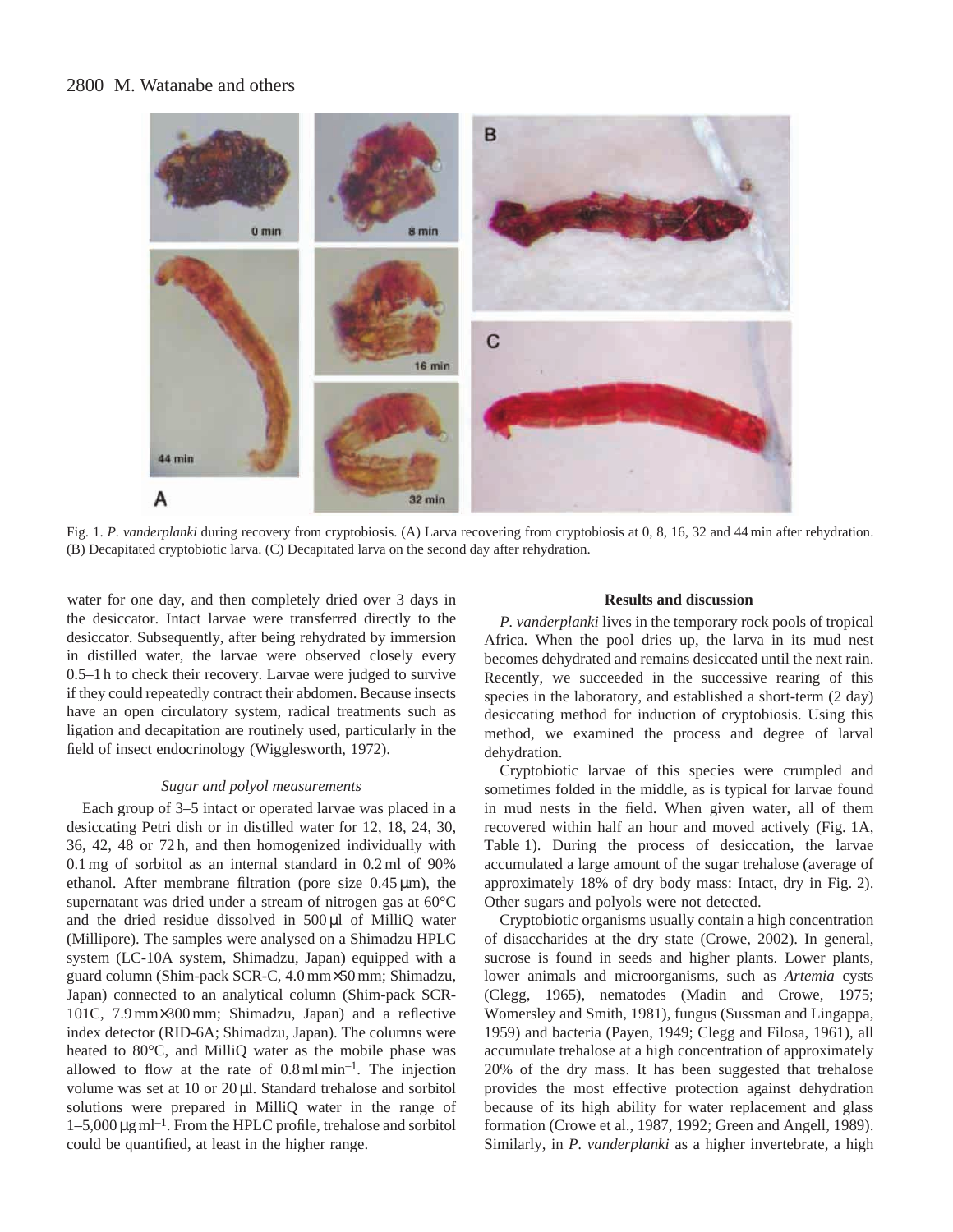Table 1. *Effect of head and thorax removal on induction and termination of cryptobiosis in larvae of* P. vanderplanki

|                  | N  | (% )     | Larvae recovered Time for recovery<br>(h) |
|------------------|----|----------|-------------------------------------------|
| Intact           | 25 | 25 (100) | $0.5 \pm 0^a$                             |
| -Head            | 20 | 19(95)   | $5.6 \pm 1.5^b$                           |
| -Head and thorax |    | 4(50)    | $6.7 + 2.2b$                              |

The intact or treated larvae were completely dried over 3 days after incubation in water for 1 day. They were judged as surviving when they could move their body after rehydration.

Values are means±S.D.

a,bThe different letters indicate a significant difference between values (Mann–Whitney *U* test; *P*<0.05).

The larvae that turned black (having presumably died before complete dehydration) were eliminated from the data.

level of trehalose accumulation would contribute to successful induction of cryptobiosis.

To elucidate the possible role of the brain, suboesophageal ganglion (SG) and thoracic ganglia (TG) in cryptobiosis of *P. vanderplanki*, we used larvae deprived of the brain, SG and TG by ligation applied behind the head or thorax followed by decapitation or severance of head and thorax. After a 3-day desiccation, such larvae became crumbled, but not folded (Fig. 1B). When completely dehydrated larvae were later submerged in water, most of the decapitated larvae and half the number of those from which the head and thorax were removed were able to recover (Fig. 1C, Table 1). Indeed, some of the decapitated larvae moved actively and survived for more than 2 weeks after recovery.



Fig. 2. Change of trehalose level in *P. vanderplanki* larvae during desiccation. Intact, dry: intact larvae (filled circles); –H, dry: decapitated larvae (open triangles); –HT, dry: larvae from which the head and thoraces were removed (open circles); –H, wet: decapitated larvae in water (open squares). There were significant differences in trehalose content 12 h after desiccation in intact larvae, at 48 h and 72 h after desiccation in –H larvae, and at 48 h after dessication in –HT larvae (Mann–Whitney *U* test,  $P < 0.05$ ). Values are means  $\pm$ S.D., *N*=3–9.

The rehydration recovery time of the operated larvae was longer than that of intact larvae (Table 1). Larvae of *P. vanderplanki* are uniformly red due to equal distribution of hemoglobin in their hemolymph. During dehydration, the red color became more intensive in the apical and distal parts of the body (Fig. 1A), suggesting that body water evaporated mainly from the mouth and anus. In the decapitated larvae, both water loss during dehydration and penetration of water during rehydration appeared to occur mainly through the anus. The reduced capacity for water uptake possibly caused the delay in their recovery.

During desiccation, the treated larvae also accumulated a large amount of trehalose, although only about half as much as the intact larvae (–H, dry and –HT, dry in Fig. 2). By contrast, when the decapitated larvae were continuously incubated in water, they did not accumulate trehalose (–H, wet in Fig. 2). It must be stressed that the ligation and subsequent removal of the front body part were carried out in iced water and the larvae had not been exposed to air before transfer to the desiccation dish. Consequently, these larvae received no environmental signal of the forthcoming dehydration before the head and thorax were severed. Paralysis in iced water did not affect the induction of cryptobiosis. Cryptobiosis was successfully induced in decapitated larvae in which ligation and body severing was carried out without ice-water treatment (89%, *N*=9). We concluded that the brain, SG and TG did not affect the induction and termination of cryptobiosis, i.e. cryptobiosis occurs without the regulation of the brain, SG and TG, just as in plants and unicellular organisms. It would be interesting to examine whether such a regulatory system is operative in other cryptobiotic lower invertebrates, such as nematodes, water flea, rotifers and tardigrades (Young, 1985; Sømme, 1995).

Our findings may be greatly relevant to medical science. Currently, relatively long-term storage of living cells can be done only in cryoprotectant solution at extremely low subzero temperatures (Homma and Morimoto, 1997; Wolkers et al., 2002), and live human organs can be stored for only a short period *in vitro* (Cooper, 1991; Novick et al., 1992; Kenmochi et al., 1997). From this study, we suggest that individual organs and cells of cryptobiotic larvae, devoid of cerebral regulatory factors, could be stored at room temperature under dehydrated conditions. Further investigations to elucidate the mechanism of the successful induction and recovery of cryptobiosis in the 'higher' invertebrate *P. vanderplanki* might be of enormous consequence for the field of cell and organ storage.

We thank Drs F. Sehnal, Barbara I. P. Barratt, S. Tanaka and M. Asahina for critical reading of the manuscript. This study was carried out as a part of 'Ground-base Research Announcement for Space Utilization' promoted by the Japan Space Forum.

### **References**

**Clegg, J. S.** (1965). The origin of trehalose and its significance during the formation of encysted dormant embryos of *Artemia salina*. *Comp. Biochem. Physiol*. **14**, 135-143.